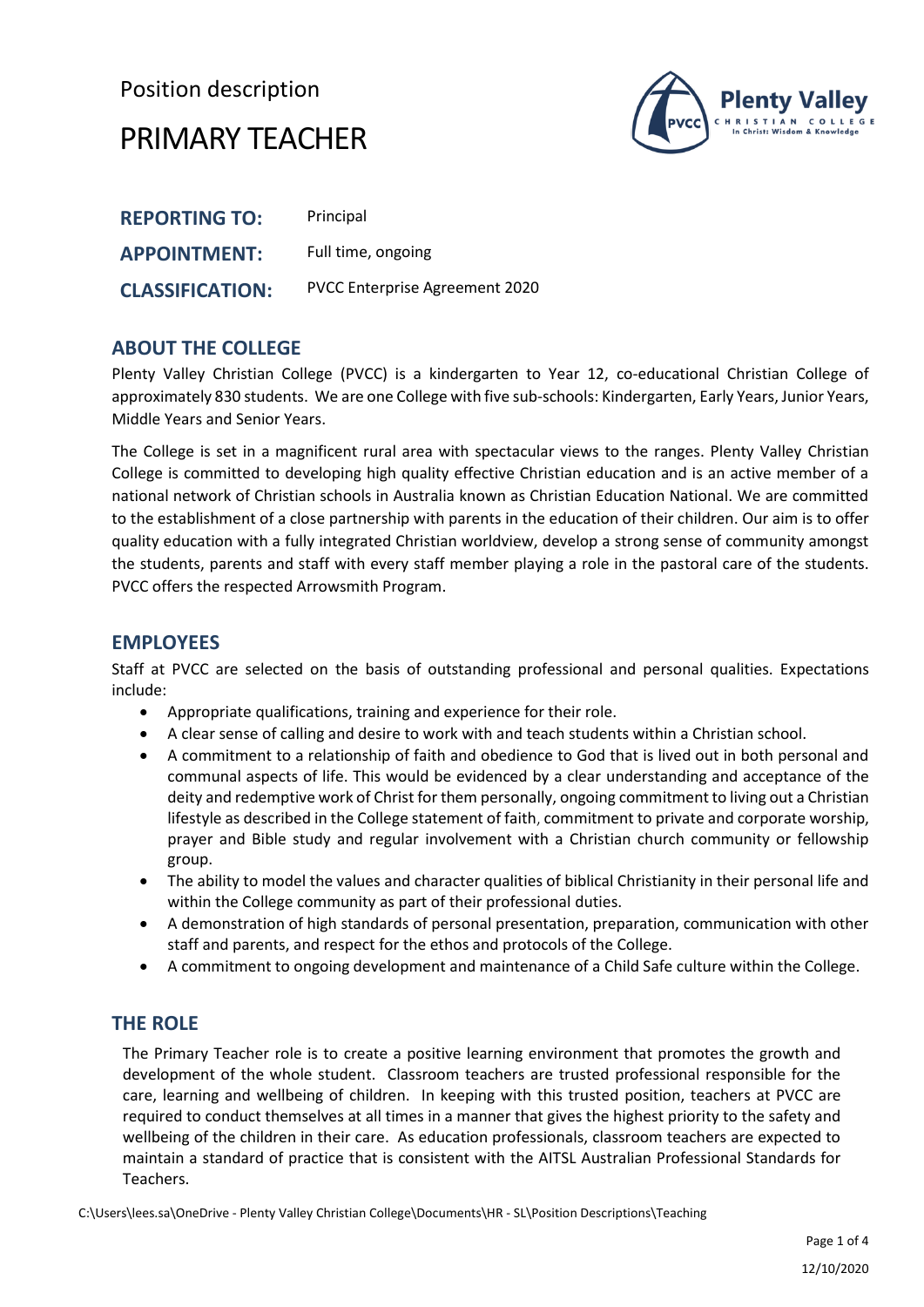# PRIMARY TEACHER



### **POSITION OBJECTIVES**

To provide a high standard of service at Plenty Valley Christian College in accordance with College policies and procedures. As part of the teaching team, and members of a Christian learning community, the Primary Teacher plays a pivotal role in instructing students in a manner that is consistent with the values of the College.

#### **RESPONSIBILITIES**

- Provide a child safe environment in accordance with the child safe standards and obligations
- Have the content knowledge and pedagogical practice to meet the diverse needs of all students
- Work collaboratively as a member of our teaching team
- Teach Primary Classes from Prep to Year 6 and/or specialist classes
- Potentially teach other subjects that the Principal believes they are capable of teaching
- Integrate a Biblical perspective into their programming and teaching
- Engage professionally with colleagues, parents / carers and the community
- Maintain high standards of professional communication with all stakeholders
- Work with school leadership to develop a shared vision of highly effective teaching practice
- Monitor, evaluate and report student progress in accordance with the College's ongoing reporting framework
- Attend all staff meetings as required
- Have a deomonstrated capacity to use student data to inform teaching approaches that enable student learning outcomes to be achieved
- Participation in Parent Teacher Interviews, staff meetings, open days, camps and excursions where required
- Maintain accurate and reliable records and pastoral concerns and actions in SEQTA
- Engage in wide ranging Professional Development to ensure professional growth and contemporary teaching knowledge is maintained
- Provide a learning environment which nurtures each student's spiritual, social, physical and academic development
- Organise classroom environments which ensure a positive learning atmosphere that is rich in resources and aesthetically motivating
- Fully support and participate in the co-curricular activities of the school
- Develop a disciplined, rich and rigorous curriculum that utilises varied teaching strategies and differentiation, that stimulates and nurtures a love of learning in students
- Help identify and provide for children with particular needs, through liaison with the relevant College staff, key stakeholders and external support agencies
- Nurture the spiritual and personal development of the students in your care by encouraging positive, caring relationships, a sense of wonder and gratitude for the world we live in, and through healthy discussion and prayer
- Be computer literate and committed to integrating the use of information technologies in the curriculum
- Professionally communicate with parents with regard to relevant activities, student learning, pastoral circumstances, particular issues for their child and to answer enquiries
- Participate in an annual Performance Review Program
- Other related duties as required by the Principal, or delegate, from time to time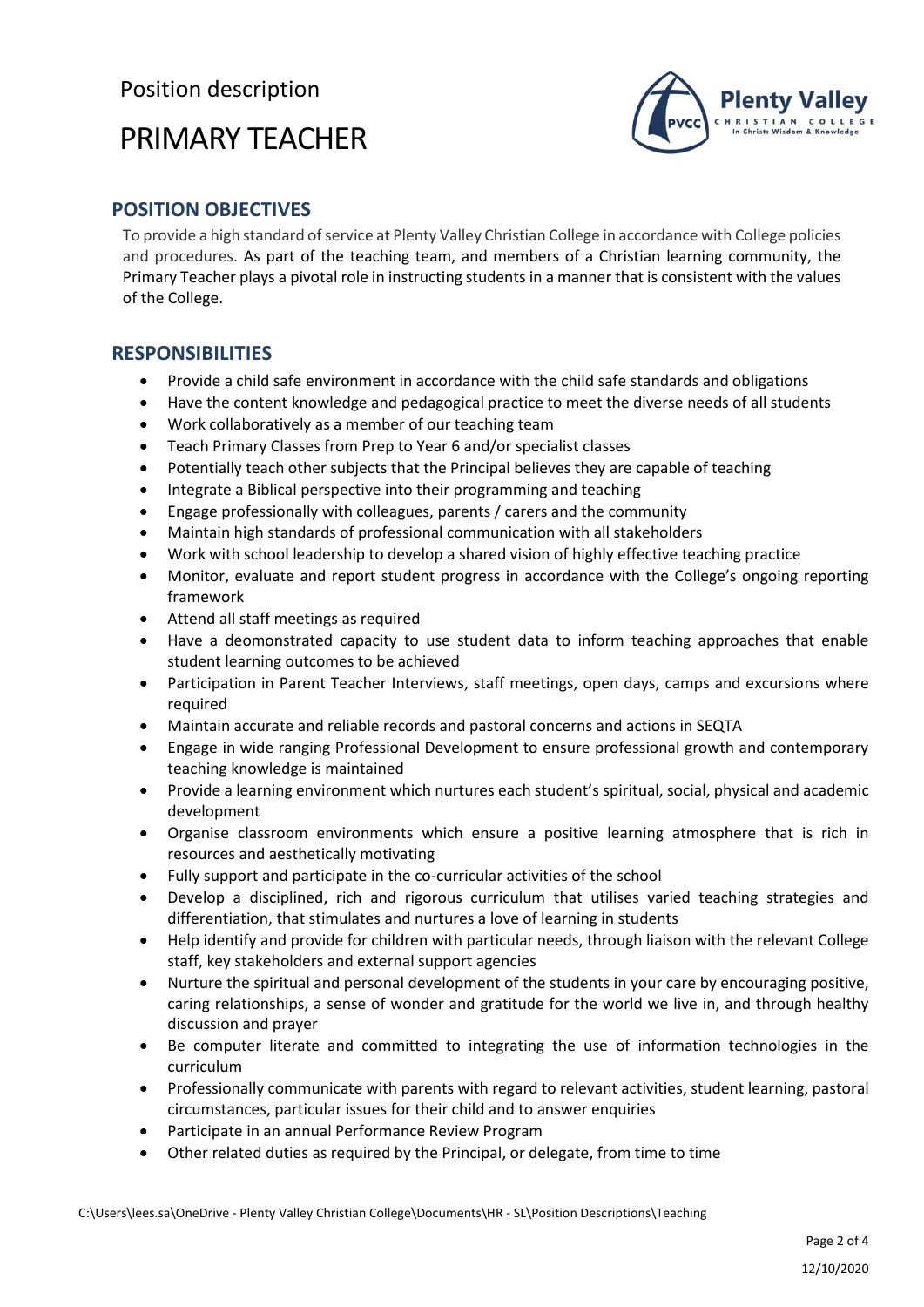# PRIMARY TEACHER



### **ACCOUNTABILITY AND EXTENT OF AUTHORITY**

Teachers work closely within their assigned teams. They report to Head of Learning and Teaching – Primary for teaching and to Head of Primary for the Wellbeing aspect of their responsibilities. They ultimately report to the Principal.

#### **REQUIREMENTS:**

- Exemplary Christian practice including regular attendance with a Christian church community and desire to be a supportive member of college spiritual life
- Punctuality
- Relate well with staff, students, parents and visitors
- Flexibility and commitment to teamwork and collaboration
- Interact with people on all levels and maintain a high degree of confidentiality and trustworthiness
- Bachelor of Education
- Experience in the delivery of wellbeing
- Effective communication skills, both verbal and written
- Excellent organisational skills

#### **COMPLIANCE RESPONSIBILITIES**

All staff are required to comply with all policies, procedures and requirements for:

**Risk management** – report identified hazards that may pose a risk to employees or the public, and/or may give rise to an insurance claim, taking into consideration the risk for safety, security, vandalism, burglary/theft and fire/arson.

**Occupational health and safety** – take reasonable care to protect their own health and safety and the health and safety of others in the workplace – it is a requirement to immediately report any incidents, hazards or near misses to the relevant supervisor and actively participate in hazard elimination where required.

**Equal opportunity** – undertake work and activities in a manner that ensures the workplace is free from harassment, bullying behaviour and discrimination.

**Code of conduct and dress code** – comply with all standards.

The terms, conditions and other obligations of your employment are covered under the Plenty Valley Christian College Enterprise Agreement 2020.

This Position Description is a guide only and is not intended to be an exhaustive or exclusive list of the duties attached to this position. The Position Description is subject to review and modification in response to the strategic direction of the College, and the development of the skills and knowledge of the position.